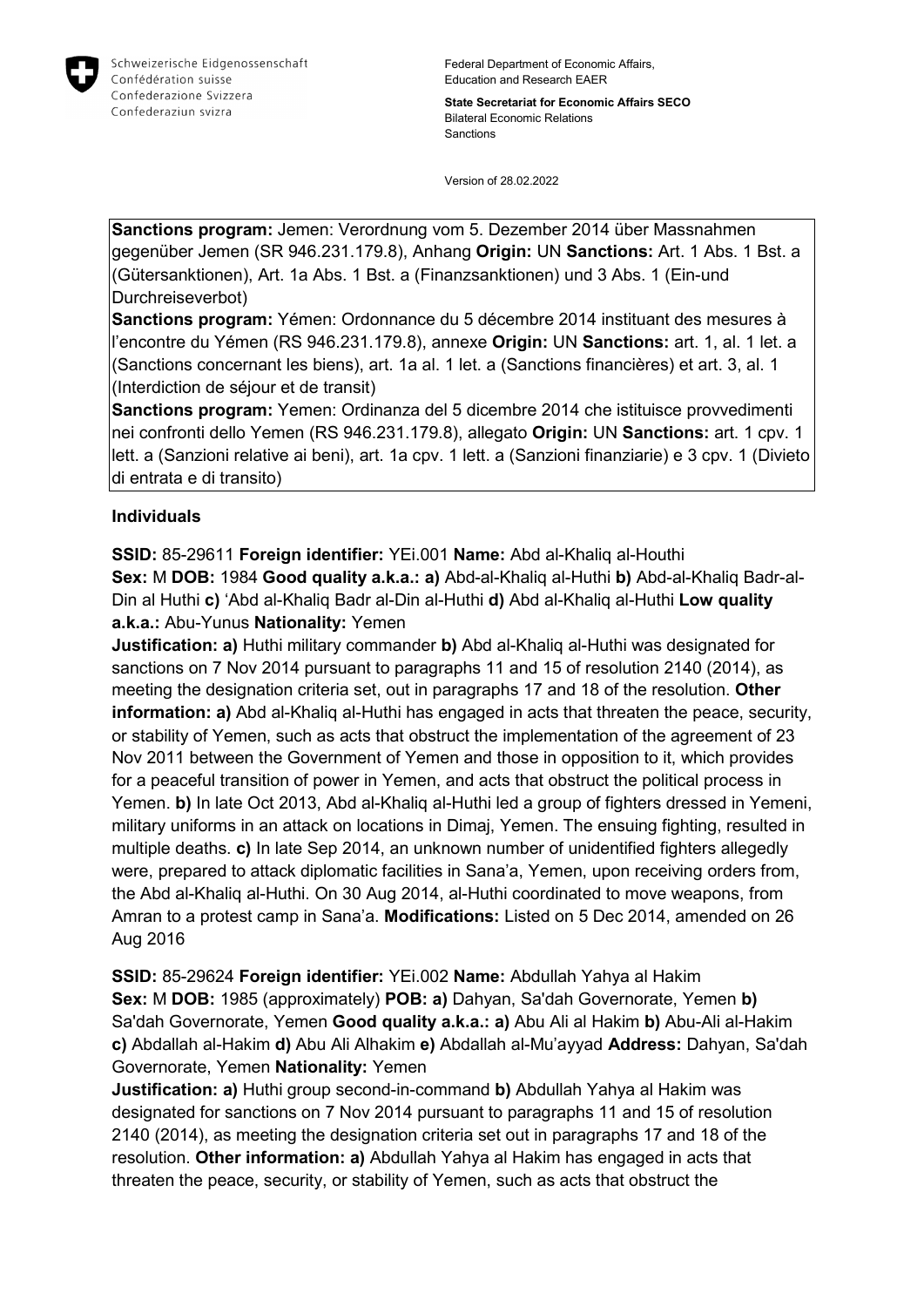implementation of the agreement of 23 Nov 2011, between the Government of Yemen and those in opposition to it, which provides for a peaceful transition of power in Yemen, and that obstruct the political process in Yemen. **b)** In Jun 2014, Abdullah Yahya al Hakim reportedly held a meeting in order to plot a coup against Yemeni President Abdrabuh Mansour Hadi. Al Hakim met with military and security commanders, and tribal chieftains; leading partisan figures loyal to former Yemeni President Ali Abdullah Saleh also attended the meeting, which aimed to coordinate military efforts to take over Sana'a, Yemen's capital. **c)** In a 29 Aug 2014 public statement, the President of the United Nations Security Council stated that the Council condemned the actions of forces commanded by Abdullah Yahya al Hakim who overran Amran, Yemen, including the Yemeni Army Brigade headquarters on 8 Jul 2014. Al Hakim led the Jul 2014 violent takeover of the Amran Governorate and was the military commander responsible for making decisions regarding ongoing conflicts in the Amran Governorate and Hamdan, Yemen. **d)** As of early Sep 2014, Abdullah Yahya al Hakim remained in Sana'a to oversee combat operations in case fighting began. His role was to organize military operations so as to be able to topple the Yemeni Government, and he was also responsible for securing and controlling all routes in and out of Sana'a. **e)** DOB: Between 1984 and 1986. **Modifications:** Listed on 5 Dec 2014

**SSID:** 85-29644 **Foreign identifier:** YEi.003 **Name:** Ali Abdullah Saleh **Sex:** M **DOB: a)** 21 Mar 1945 **b)** 21 Mar 1946 **c)** 21 Mar 1942 **d)** 21 Mar 1947 **POB: a)** Bayt al-Ahmar, Sana'a Governorate, Yemen **b)** Sana'a, Yemen **c)** Sana'a, Sanhan, Al-Rib' al-Sharqi **Good quality a.k.a.:** Ali Abdallah Salih **Nationality:** Yemen **Identification document: a)** Passport No. 00016161, Yemen **b)** ID card No. 01010744444, Yemen **Justification: a)** President of Yemen's General People's Congress party **b)** Former President of the Republic of Yemen **c)** Ali Abdullah Saleh was designated for sanctions on 7 Nov 2014 pursuant to paragraphs 11 and 15 of resolution 2140 (2014), as meeting the designation criteria set out in paragraphs 17 and 18 of the resolution. **Other information: a)**  Ali Abdullah Saleh has engaged in acts that threaten the peace, security, or stability of Yemen, such as acts that obstruct the implementation of the agreement of 23 Nov 2011 between the Government of Yemen and those in opposition to it, which provides for a peaceful transition of power in Yemen, and acts that obstruct the political process in Yemen. **b)** Per the 23 Nov 2011 agreement backed by the Gulf Cooperation Council, Ali Abdullah Saleh stepped down as President of Yemen after more than 30 years. **c)** As of fall 2012, Ali Abdullah Saleh had reportedly become one of the primary supporters of violent Huthi actions in northern Yemen. **d)** Clashes in the south of Yemen in Feb 2013 were a result of the combined efforts of Saleh, AQAP and southern secessionist Ali Salim al-Bayd to cause trouble before the, 18 Mar 2013 National Dialogue Conference in Yemen. **e)** More recently, as of Sep 2014, Saleh has been destabilizing Yemen by using others to undermine the central government and create enough instability to threaten a coup. According to a Sep 2014 report by the United Nations Panel of Experts for Yemen, interlocutors alleged that Saleh supports violent actions of some Yemenis by providing them funds and political support, as well as ensuring that GPC members continue to contribute to the destabilization of Yemen through various means. **f)** The Sep 2014 United Nations Panel of Experts report on Yemen also states that allegations have been made that Ali Abdullah Saleh has been using Al-Qaida in the Arabian Peninsula (AQAP) operatives to conduct assassinations and attacks against military installations in order to weaken President Hadi and create discontent within the army and broader Yemeni population. **g)** Status: reportedly deceased. **Modifications:** Listed on 5 Dec 2014, amended on 23 Apr 2018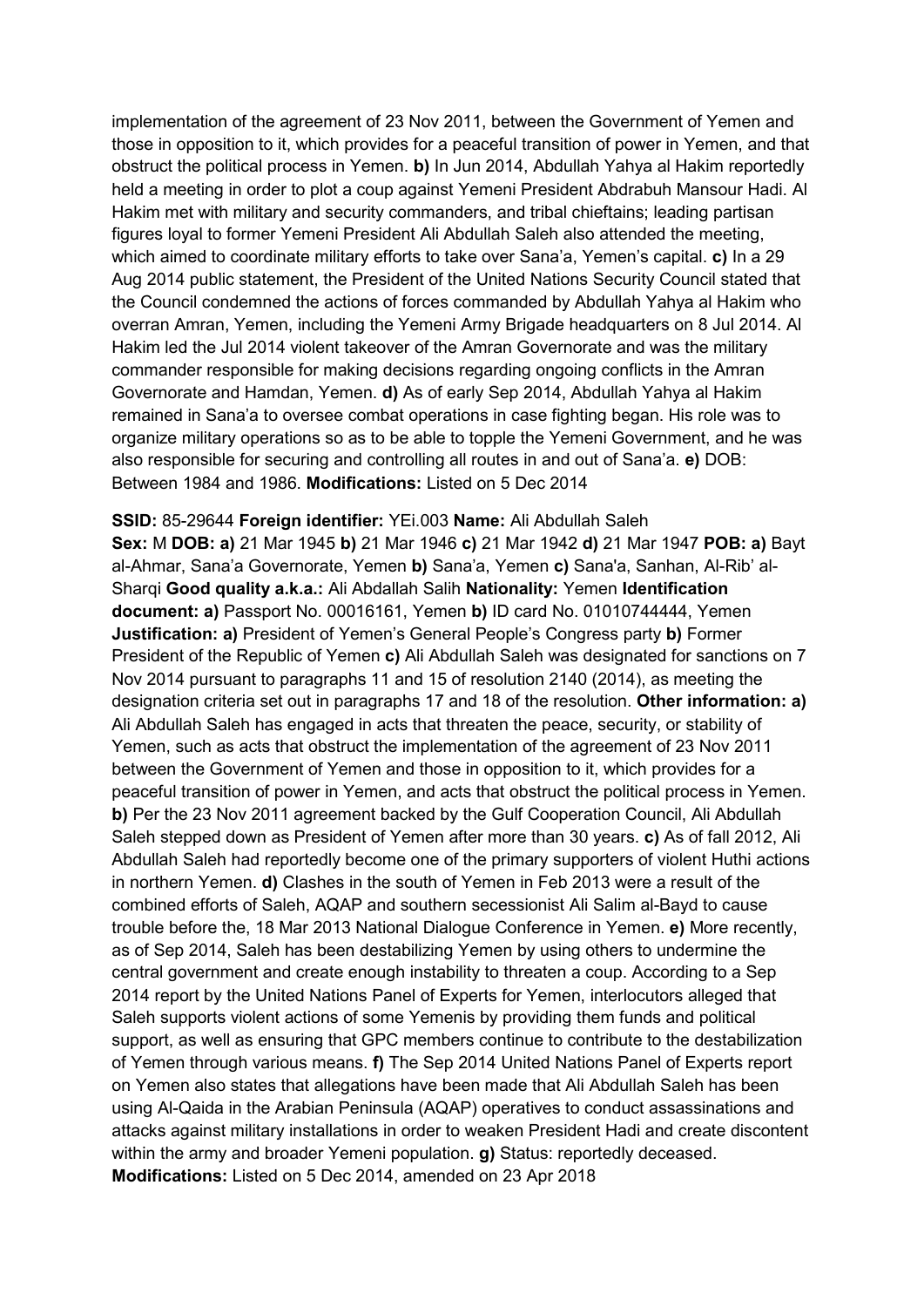#### **SSID:** 85-31216 **Foreign identifier:** YEi.004 **Name:** Abdulmalik Al-Houthi **Good quality a.k.a.:** Abdulmalik al-Huthi

**Justification:** Abdulmalik al-Houthi was designated for sanctions on 14 Apr 2015 pursuant to paragraphs 11 and 15 of resolution 2140 (2014) and paragraph 14 of resolution 2216 (2015). **Other information: a)** Abdul Malik al Houthi is a leader of a group that has engaged in acts that threaten the peace, security, or stability of Yemen. **b)** In Sep 2014, Houthi forces captured Sanaa and in Jan 2015 they attempted to unilaterally replace the legitimate government of Yemen with an illegitimate governing authority that the Houthis dominated. Al-Houthi assumed the leadership of Yemen's Houthi movement in 2004 after the death of his brother, Hussein Badredden al-Houthi. As leader of the group, al-Houthi has repeatedly threatened Yemeni authorities with further unrest if they do not respond to his demands and detained President Hadi, Prime Minister, and key cabinet members. Hadi subsequently escaped to Aden. The Houthis then launched another offensive towards Aden assisted by military units loyal to former president Saleh and his son, Ahmed Ali Saleh. **Modifications:**  Listed on 5 May 2015, amended on 26 Aug 2016

**SSID:** 85-31222 **Foreign identifier:** YEi.005 **Name:** Ahmed Ali Abdullah Saleh **Title:** a) Former Ambassador b) Former Brigadier General **DOB:** 25 Jul 1972 **Good quality a.k.a.:** Ahmed Ali Abdullah Al-Ahmar **Address:** United Arab Emirates **Nationality:** Yemen **Identification document: a)** Passport No. 17979, Yemen (Yemeni passport number 17979 issued under name Ahmed Ali Abdullah Saleh (referred to in the diplomatic identity number no.:31/2013/20/003140)) **b)** Passport No. 02117777, Yemen, Date of issue: 8 Nov 2005 (Yemeni passport number 02117777 issued on 08-11-2005 under name Ahmed Ali Abdullah Al-Ahmar (good quality a.k.a.)) **c)** Passport No. 06070777, Yemen, Date of issue: 3 Dec 2014 (Yemeni passport number 06070777 issued on 03-12-2014 under name Ahmed Ali Abdullah Al- Ahmar (good quality a.k.a.)) **d)** Diplomatic passport No. 31/2013/20/003140, United Arab Emirates, Date of issue: 7 Jul 2013 (Diplomatic identity card no.:31/2013/20/003140, issued on 07-07-2013 by the United Arab Emirates' Ministry of Foreign Affairs under name Ahmed Ali Abdullah Saleh; current status: cancelled.) **Justification:** Ahmed Ali Abdullah Saleh was designated for sanctions on 14 Apr 2015 pursuant to paragraphs 11 and 15 of resolution 2140 (2014) and paragraph 14 of resolution 2216 (2015). **Relation:** Son of Ali Abdullah Saleh (YEi.003, SSID 85-29644) **Other information: a)** Ahmed Ali Saleh has played a key role in facilitating the Houthi military expansion. Has engaged in acts that threaten the peace, security, and stability of Yemen. **b)**  Ahmed Ali Saleh has been working to undermine President Hadi's authority, thwart Hadi's attempts to reform the military, and hinder Yemen's peaceful transition to democracy. Saleh played a key role in facilitating the Houthi military expansion. As of mid-Feb 2013, Ahmed Ali Saleh had issued thousands of new rifles to Republican Guard brigades and unidentified tribal shaykhs. The weapons were originally procured in 2010 and reserved to purchase the loyalties of the recipients for political gain at a later date. **c)** After Saleh's father, former Republic of Yemen President Ali Abdullah Saleh, stepped down as President of Yemen in 2011, Ahmed Ali Saleh retained his post as commander of Yemen's Republican Guard. A little over a year later, Saleh was dismissed by President Hadi but he retained significant influence within the Yemeni military, even after he was removed from command. Ali Abdullah Saleh was designated by the UN under UNSCR 2140 in Nov 2014. **d)** Ahmed Ali Abdullah Saleh comes from an area known as Bayt Al-Ahmar, which lies some 20 kilometres southeast of the capital, Sana'a. **Modifications:** Listed on 5 May 2015, amended on 25 Sep 2015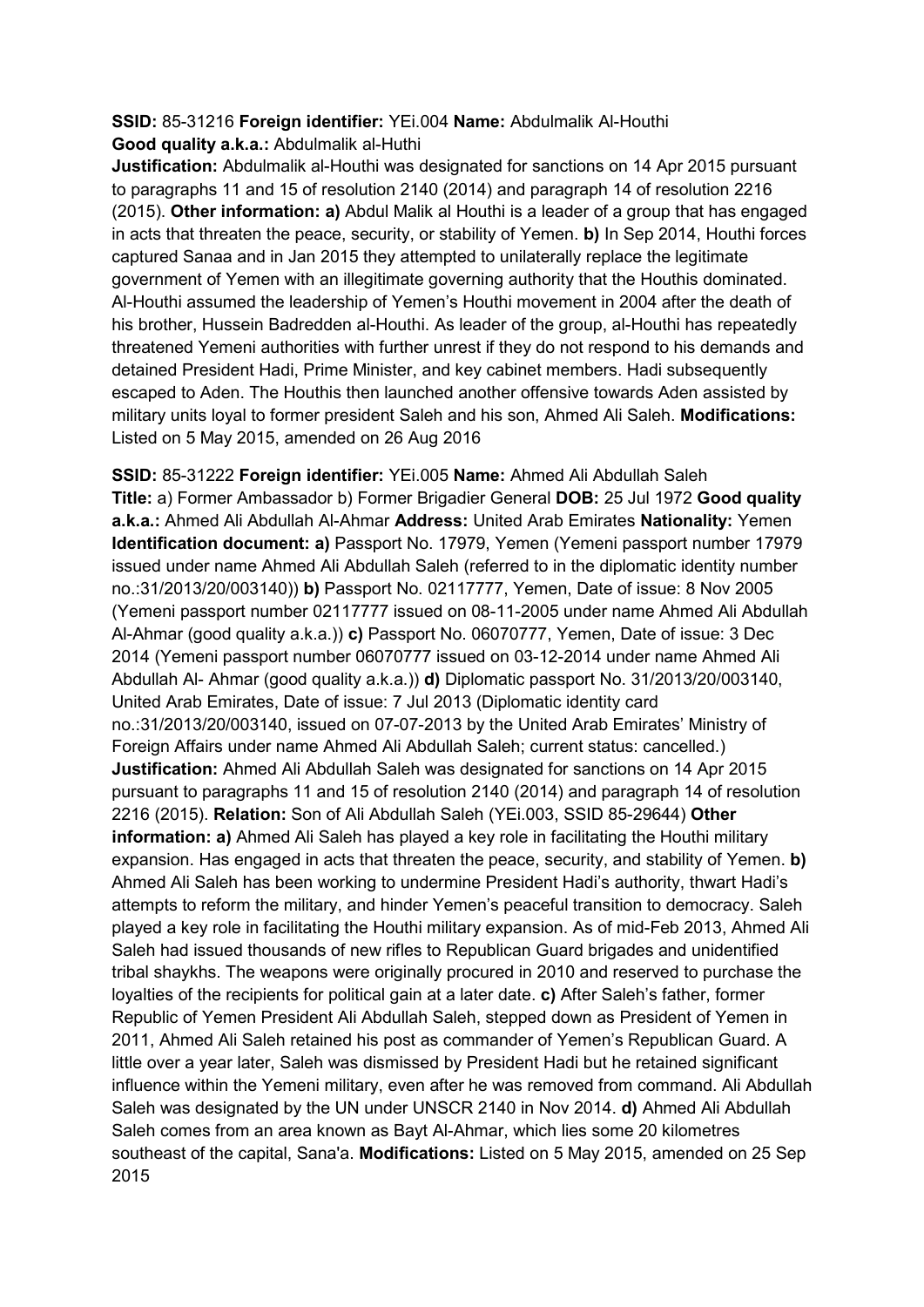**SSID:** 85-44632 **Foreign identifier:** YEi.006 **Name:** Sultan Saleh Aida Aida Zabin **DOB:** 5 Feb 1986 **POB:** Razih District, Sa'dah Governorate, Yemen **Low quality a.k.a.: a)**  Abu Saqar Zabin **b)** Abu Sagar Zabin **Address:** Sana'a, Yemen **Nationality:** Yemen **Identification document: a)** Other No. 10010095104, Yemen, Date of issue: 26 Dec 2013 **b)** Other No. 20432, Yemen (Year of issue: 2018)

**Justification: a)** Director, or General Manager, of the Criminal Investigation Department (CID), Sana'a based ministry of interior, in Sana'a, Yemen **b)** Brigadier **c)** Sultan Saleh Aida Aida Zabin was designated for sanctions on 25 February 2021 pursuant to paragraphs 11 and 15 of resolution 2140 (2014) and paragraph 14 of resolution 2216 (2015), as meeting the designation criteria set out in paragraphs 17 and 18 of resolution 2140 (2014). **Other information:** Sultan Saleh Aida Aida Zabin has engaged in acts that threaten the peace, security and stability of Yemen, including violations of applicable international humanitarian law and human rights abuses in Yemen. Zabin has played a prominent role in a policy of intimidation and use of systematic arrest, detention, torture, sexual violence and rape against politically active women. Zabin as director for CID is directly responsible for, or by virtue of his authority responsible for, and complicit in the use of multiple places of detention including house arrest, police stations, formal prisons and detention centres and undisclosed detention centres. In these sites, women, including at least one minor, were forcibly disappeared, repeatedly interrogated, raped, tortured, denied timely medical treatment and subjected to forced labour. Zabin himself directly inflicted torture in some cases. **Modifications:** Listed on 2 Mar 2021, amended on 5 Apr 2021

#### **SSID:** 85-46458 **Name:** Saleh Mesfer Saleh Al Shaer

**POB:** Al Safrah, Sa'dah Governorate, Yemen **Low quality a.k.a.: a)** Saleh Mosfer Saleh al Shaer **b)** Saleh Musfer Saleh al Shaer **c)** Saleh Mesfer al Shaer **d)** Saleh al Shae **e)** Saleh al Sha'ir **f)** Abu Yasser **Address:** Yemen **Nationality:** Yemen **Identification document: a)** Passport No. 05274639, Yemen, Date of issue: 7 Oct 2013, Expiry date: 7 Oct 2019 **b)**  Passport No. 00481779, Yemen, Date of issue: 9 Dec 2000, Expiry date: 9 Dec 2006 **c)** ID card No. 1388114, Yemen **d)** ID card No. 10010057512, Yemen **Justification:** Designation : Major General, 'Judicial Custodian' of properties and funds owned by Houthis' opponents **Other information:** As Houthi 'Assistant Minister of Defence for Logistics', assisted the Houthis in acquiring smuggled arms and weapons. As 'Judicial Custodian' directly involved in the widespread and unlawful appropriation of assets and entities owned by private individuals under arrest by the Houthis or forced to take refuge outside of Yemen. Physical Description: Eye Colour: Brown; Hair: Grey; Complexion: Medium; Build: Slim; Height (ft/in): Unknown; Weight (lbs): Unknown; and Clan: Member of the Hashid tribal confederacy. INTERPOL-UN Security Council Special Notice web link

#### available. **Modifications:** Listed on 9 Nov 2021

#### **SSID:** 85-46485 **Name:** Muhammad Abd Al-Karim Al-Ghamari

**DOB:** 1979 **POB:** Izla Dahen, Wahha District, Hajjar Directorate, Yemen **Low quality a.k.a.:**  Mohammad Al-Ghamari **Address:** Yemen **Nationality:** Yemen **Justification:** Designation: Major General, Houthi Chief of General Staff **Other information: a)** Houthi Military Chief of General Staff, plays the leading role in orchestrating the Houthis' military efforts that are directly threatening the peace, security and stability of Yemen, including in Marib, as well as cross-border attacks against Saudi Arabia. INTERPOL-UN Security Council Special Notice web link available. **b)** Low quality a.k.a.: Mohammad Al-Ghamari born 1984 **Modifications:** Listed on 9 Nov 2021